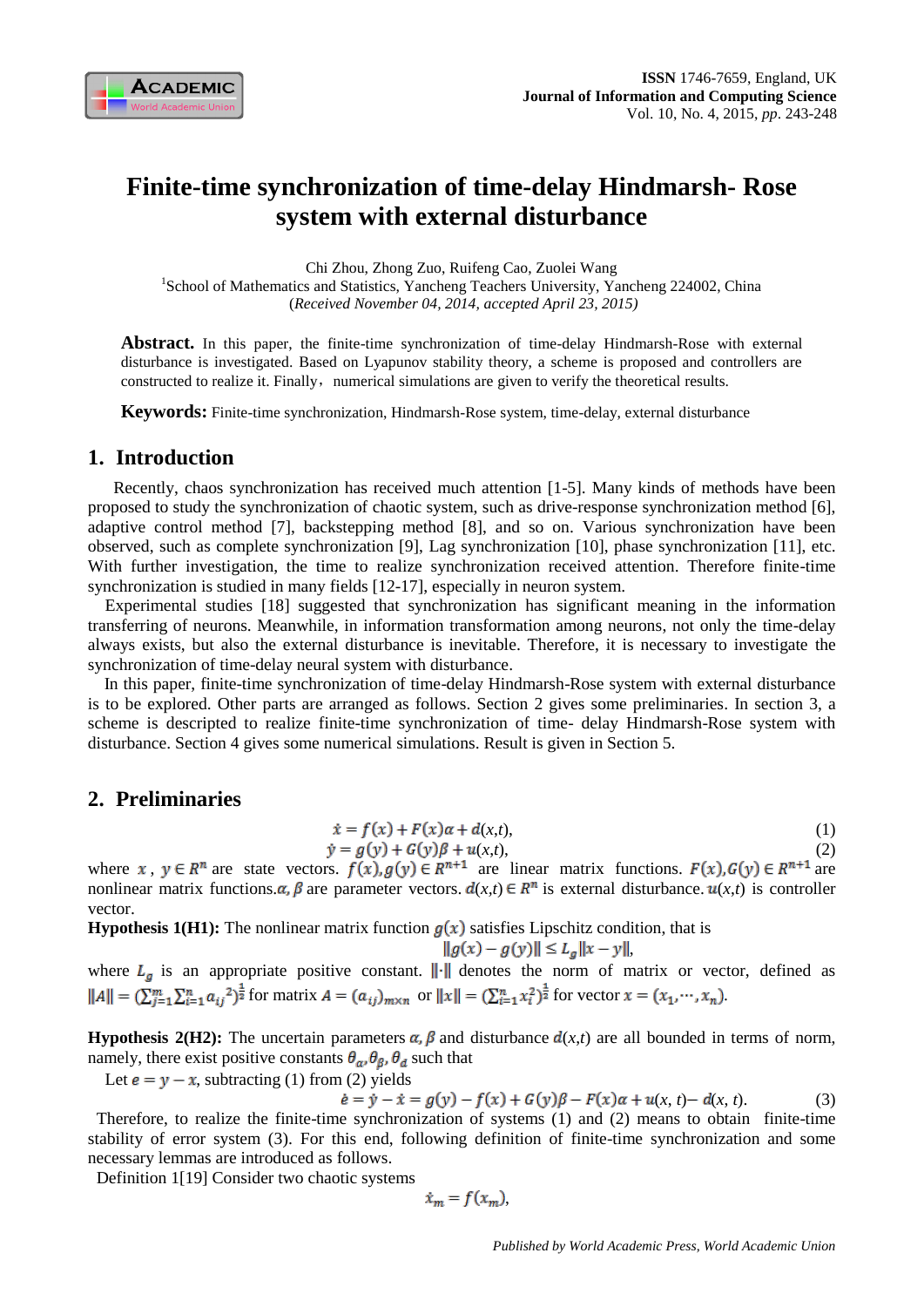$$
\dot{x}_s = h(x_s),\tag{4}
$$

where  $x_m$ ,  $x_s$  are two n-dimensional vectors. The subscripts 'm' and 'n' stand for the master and slave systems, respectively.  $f: R^n \to R^n$  and  $h: R^n \to R^n$  are vector-valued functions. If there is a positive constant T such that

$$
\|\mathbf{m}_{t\to T}\|x_m - x_s\| = 0,
$$

and  $||x_m - x_s|| \equiv 0$  if  $t \geq T$ , then it is said that the finite-time synchronization between two systems of (4) can be achieved.

**Lemma 1**[20] Assume that a continuous, positive-definite function  $V(t)$  satisfies the following differential inequality:

$$
\dot{V}(t) \le -cV^{\eta}(t), \ \forall t \ge t_0, V(t_0) \ge 0,
$$
\n<sup>(5)</sup>

where  $c > 0$ ,  $0 < \eta < 1$  are all constants. Then for any given  $t_0$ ,  $V(t)$  satisfies following inequality:  $V^{1-\eta}(t) \leq V^{1-\eta}(t_0) - c(1-\eta)(t-t_0), t_0 \leq t \leq t_1,$  (6)

and

$$
V(t) \equiv 0, \forall t \ge t_1 \tag{7}
$$

with  $t_1$  given by

$$
t_1 = t_0 + \frac{v^{1-\eta}(t_0)}{c(1-\eta)}.\tag{8}
$$

**Proof.** Consider differential equation:

$$
\dot{X}(t) = -cX^{\eta}(t), X(t_0) = V(t_0).
$$
\n(9)

Although equation (9) doesn't satisfy the global Lipschitz condition, the unique solution of it can be found as  $X^{1-\eta}(t) = X^{1-\eta}(t_0) - c(1-\eta)(t-t_0)$ . (10)  $(10)$ 

Therefore, from the comparison Lemma [20], it can be gotten that  $, t_0 \le t \le t_1,$  (11)

and

$$
V(t) \equiv 0, \forall t \ge t_1 \tag{12}
$$

with  $t_1$  given in (8).

**Lemma** 2[21] Suppose  $0 < r \le 1$ , a, b are positive constants, then the following inequality is quite straightforward:

 $(|a|+|b|)^r \leq |a|^r + |b|^r$ .

## **3. Finite-time synchronization of time-delay Hindmarsh-Rose system with disturbance**

In this paper, Hindmarsh-Rose (HR) system with time-delay is considered as following:

$$
\begin{aligned}\n\dot{x} &= ax^2 - bx^3 + y - z(t - \tau) + I_{ext}, \\
\dot{y} &= c - dx^2 - y, \\
\dot{z} &= r(S(x + k) - z),\n\end{aligned} \tag{13}
$$

where  $\tau > 0$  is the time delay. When  $\tau = 0$ , model (13) is a mathematical representation of the firing behavior of neuron proposed by Hindmarsh and Rose [22]. In system (13), the variables  $x$ ,  $y$  and  $z$  represent the membrane potential of the neuron, the recovery variable, and the adaptation current, respectively. The current  $I_{ext}$  represents an external influence on the system.  $a, b, c, d, r, S, k$  are real constants.

Model (13) may describe regular bursting or chaotic bursting for certain domains of the parameters. When  $\tau = 1$ , other parameters are chosen as  $a = 3.0$ ,  $b = 1.0$ ,  $c = 1.0$ ,  $d = 5.0$ ,  $r = 0.006$ ,  $S = 4.0$ ,  $k = 1.6$ , system (13) can show various complex dynamical behaviors with the changing of  $I_{ext}$ . For example, when  $I_{ext} = 2.6$ and  $I_{ext} = 3.1$ , system (13) is regular bursting (Fig.1) and chaotic bursting (Fig.2), respectively.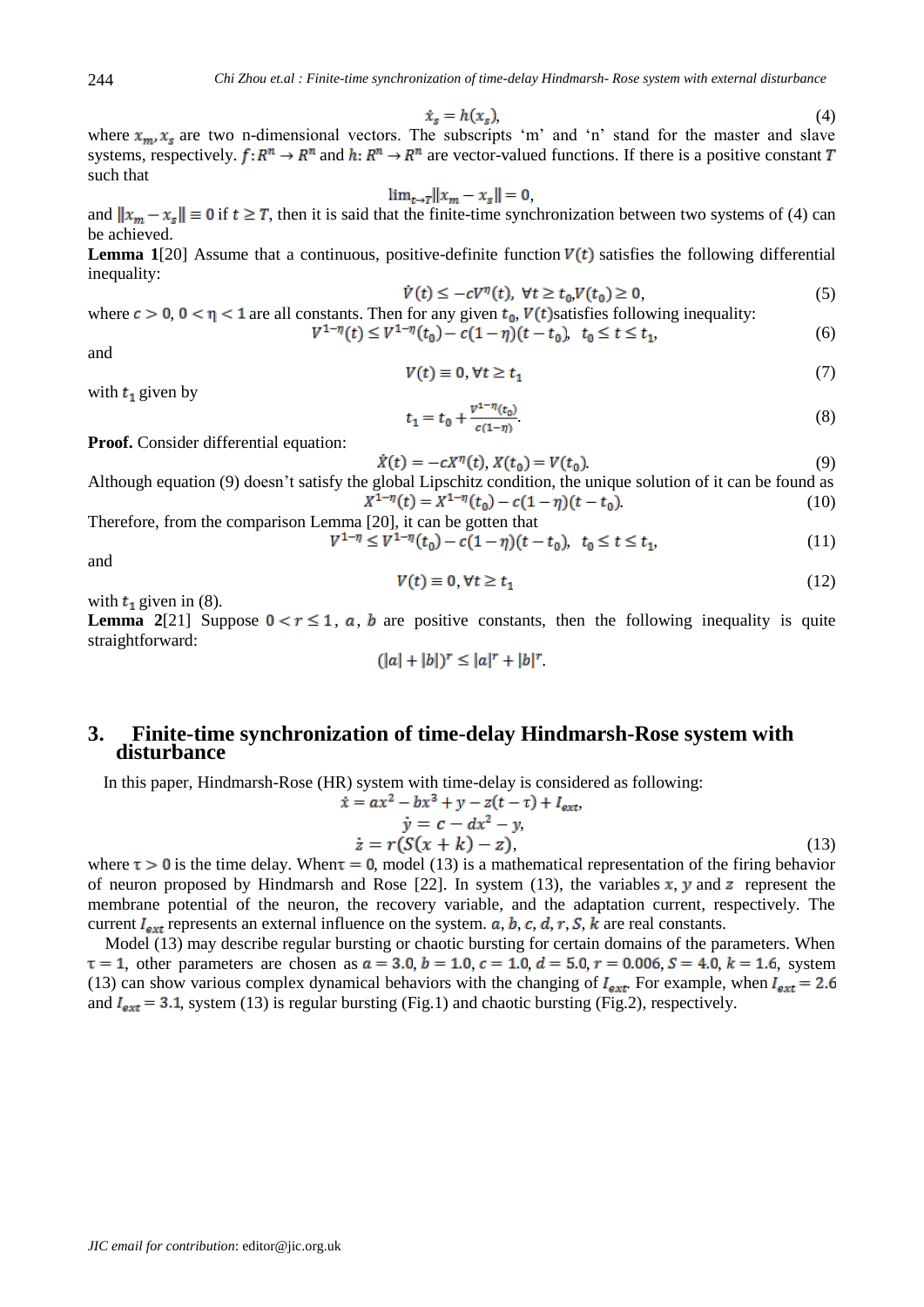

Fig.1. Regular bursting of system (13) for  $I_{ext} = 2.6$ . (a) Phase portrait, (b)Time series



Fig.2. Chaotic bursting of system (13) for  $I_{ext} = 3.1$ . (a) Phase portrait, (b)Time series

For simplicity, let 
$$
rS = p
$$
,  $rSk = q$ , then system (13) can be written as following:  
\n
$$
\dot{x} = ax^2 - bx^3 + y - z(t - \tau) + I_{ext},
$$
\n
$$
\dot{y} = c - dx^2 - y,
$$
\n
$$
\dot{z} = px + q - rz.
$$
\n(14)

The drive system is written as

$$
\begin{aligned}\n\dot{x}_1 &= ax_1^2 - bx_1^3 + x_2 - x_3(t - \tau) + I_{ext} + d_1(x, t), \\
\dot{x}_2 &= c - dx_1^2 - x_2 + d_2(x, t), \\
\dot{x}_3 &= px_1 + q - rx_3 + d_3(x, t).\n\end{aligned} \tag{15}
$$

and the controlled HR system can be considered as

$$
\begin{aligned}\n\dot{y}_1 &= ay_1^2 - by_1^3 + y_2 - y_3(t - \tau) + I_{ext} + u_1(x, t), \\
\dot{y}_2 &= c - dy_1^2 - y_2 + u_2(x, t), \\
\dot{y}_3 &= py_1 + q - ry_3 + u_3(x, t).\n\end{aligned} \tag{16}
$$

Let  $x = (x_1, x_2, x_3)^T$ ,  $y = (y_1, y_2, y_3)^T$ , then systems (15), (16) and the error system can be rewritten as follows, respectively:

$$
\dot{x} = f(x) + F(x)\alpha + d(x, t),
$$
\n(17)

$$
\dot{y} = g(y) + G(y)\beta + u(x, t),
$$
\n(18)  
\n
$$
\dot{e} = \dot{y} - \dot{x} = g(y) - f(x) + G(y)\beta - F(x)\alpha + u(x, t) - d(x, t).
$$
\n(19)

where 
$$
f(x) = \begin{pmatrix} x_2 + I_{ext} \\ c - x_2 \\ q \end{pmatrix}
$$
,  $F(x) = \begin{bmatrix} x_1^2 & -x_1^3 & 0 & 0 & 0 & -x_3(t - \tau) \\ 0 & 0 & -x_1^2 & 0 & 0 & 0 \\ 0 & 0 & 0 & x_1 & -x_3 & 0 \end{bmatrix}$ ,  
\n
$$
\begin{aligned}\n\text{#} \mathbb{R} \cdot \text{#} \mathbb{R} \times \text{#} \cdot \text{#} \cdot \text{#} \\
d(x, t) = \begin{pmatrix} d_1(x, t) \\ d_2(x, t) \\ d_3(x, t) \end{pmatrix}, g(y) = \begin{pmatrix} y_2 + I_{ext} \\ c - y_2 \\ q \end{pmatrix}, G(y) = \begin{bmatrix} y_1^2 & -y_1^3 & 0 & 0 & 0 & -y_3(t - \tau) \\ 0 & 0 & -y_1^2 & 0 & 0 & 0 \\ 0 & 0 & 0 & y_1 & -y_3 & 0 \end{bmatrix},\n\end{aligned}
$$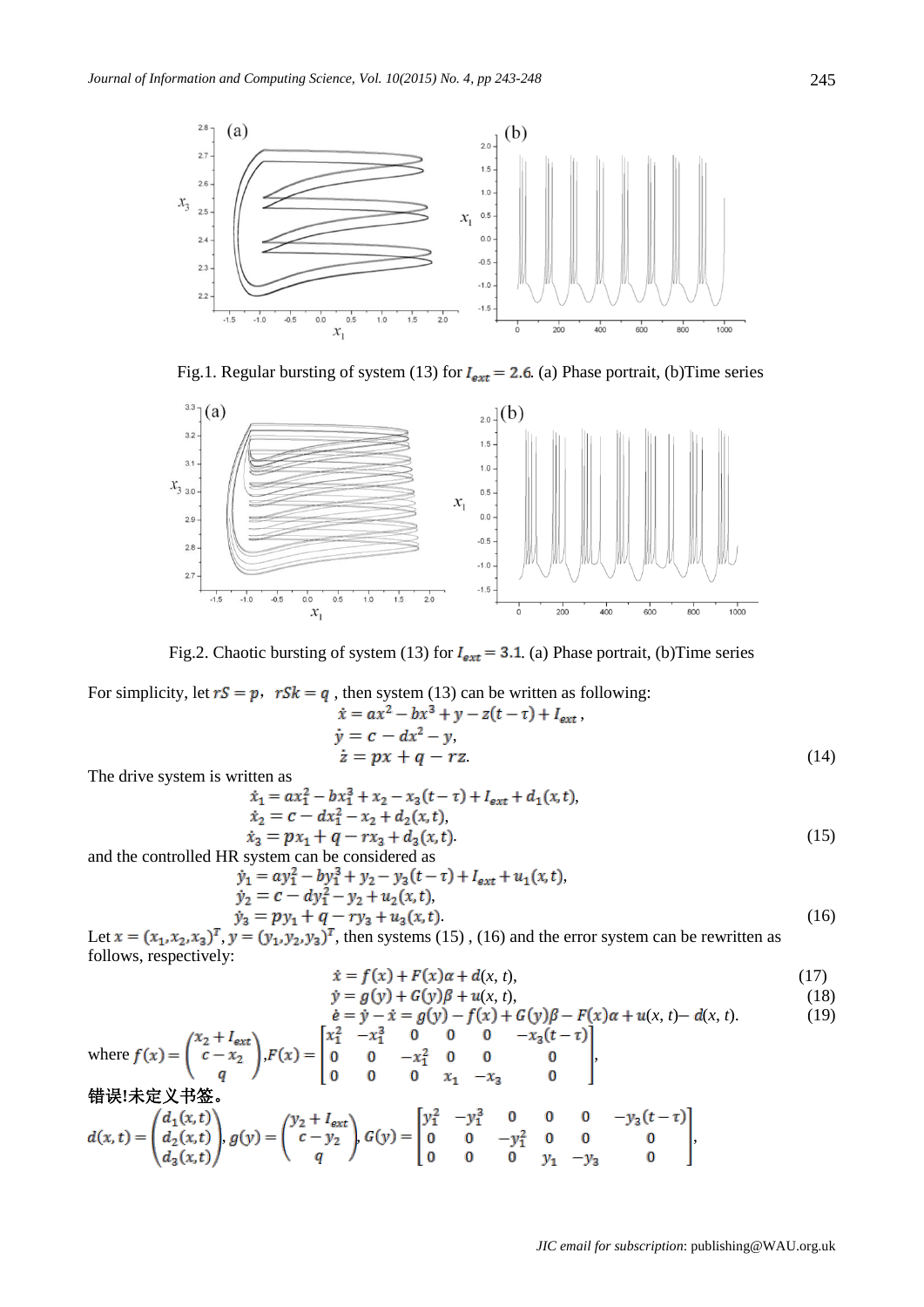$$
u(x,t) = \begin{pmatrix} u_1(x,t) \\ u_2(x,t) \\ u_3(x,t) \end{pmatrix}, \alpha = \beta = (a,b,d,p,r,1)^T.
$$

It is easy to see that H1 and H2 hold for systems (17) and (18). There exist constants  $M > 0$  and  $L_g = \sqrt{2}$ such that

$$
||f(x) - g(x)|| = 0 < M,
$$
\n
$$
||g(x) - g(y)|| \le L_g ||x - y||.
$$

The following Theorems can be obtained.

**Theorem 1** When the parameters of systems (15) and (16) are known, the finite-time synchronization of them can be achieved if H1, H2 hold and the controller is chosen as

 $u(x,t) = -L_g e - (\theta_d + 1) \frac{e}{\|e\|} - (G(y) - F(x))\alpha,$ 

namely,

$$
u_1 = -L_g e_1 - (\theta_d + 1) \frac{e_1}{\|e\|} - (ae_1(y_1 + x_1) - be_1(y_1^2 + y_1x_1 + x_1^2) - e_3(t - \tau)),
$$
  
\n
$$
u_2 = -L_g e_2 - (\theta_d + 1) \frac{e_2}{\|e\|} - de_1(y_1 + x_1),
$$
  
\n
$$
u_3 = -L_g e_3 - (\theta_d + 1) \frac{e_3}{\|e\|} - (pe_1 - re_3).
$$

**Proof.** The Lyapunov function is chosen as  $V=\frac{1}{2}e^T e$ 

then

$$
\begin{split} \dot{V} &= e^{T} \dot{e} = e^{T} (g(y) - f(x) + (G(y) - F(x)) \alpha + u(x, t) - d(x, t)) \\ &\le L_g \|e\|^2 + e^{T} \left( (G(y) - F(x)) \alpha + u(x, t) \right) + \theta_d \|e\| \\ &= L_g \|e\|^2 + e^{T} \left( (G(y) - F(x)) \alpha - L_g e - (\theta_d + 1) \frac{e}{\|e\|} - (G(y) - F(x)) \alpha \right) + \theta_d \|e\| \\ &= -\|e\| \le -(\|e\|^2)^{\frac{1}{2}} = -2^{\frac{1}{2}} V^{\frac{1}{2}}. \end{split}
$$

According to Lemma 1, there exists a constant  $T > 0$ , such that  $||e|| \equiv 0$  when  $t \geq T$ .

According to Definition1, the finite-time synchronization of time-delay Hindmarsh-Rose system with disturbance can be realized when parameters are known.

**Theorem 2** When the parameters of systems (15) and (16) are unknown, the finite-time synchronization of them can be achieved if H1, H2 hold and the controller is chosen as

$$
u(x,t) = -L_{g}e - (\theta_{d} + 1)\frac{e}{\|e\|} - (G(y) - F(x))\alpha
$$

and parameter update law is selected as

 $\dot{\hat{\alpha}} = \frac{a - a}{\ln a + \hat{\alpha}}$ 

namely,

$$
\begin{array}{l} u_1=-L_g e_1 - \left(\theta_d +1\right)\frac{e_1}{\|e\|} - \left(a e_1 (y_1+x_1) - b e_1 (y_1^2+y_1x_1+x_1^2) - e_3 (t-\tau)\right), \\ u_2=-L_g e_2 - \left(\theta_d +1\right)\frac{e_2}{\|e\|} - d e_1 (y_1+x_1), \\ u_3=-L_g e_3 - \left(\theta_d +1\right)\frac{e_3}{\|e\|} - (p e_1 - r e_3). \end{array}
$$

**Proof.** The Lypunov function is chosen as

$$
V=\frac{1}{2}(e^Te+(\alpha-\hat{\alpha})^T(\alpha-\hat{\alpha})),
$$

Using Lemma 2, and we have<br> $\dot{V} = e^T \dot{e} - (\alpha - \hat{\alpha}) \dot{\hat{\alpha}}$ 

$$
V = e^{x} e - (\alpha - \alpha)a
$$
  
=  $e^{T}(g(y) - f(x) + (G(y) - F(x))\alpha + u(x, t) - d(x, t)) - (\alpha - \hat{\alpha}) \frac{\alpha - \hat{\alpha}}{\| \alpha - \hat{\alpha} \|}$   
 $\leq e^{T}(L_{g}e + (G(y) - F(x))\alpha - L_{g}e - (\theta_{d} + 1)\frac{e}{\| \alpha \|} - (G(y) - F(x))\alpha) - (\alpha - \hat{\alpha}) \frac{\alpha - \hat{\alpha}}{\| \alpha - \hat{\alpha} \|}$   
 $\leq -\|e\| - \| \alpha - \hat{\alpha} \|$   
 $\leq -((\|e\|^{2})^{\frac{1}{2}} + (\| \alpha - \hat{\alpha} \|^{2})^{\frac{1}{2}}) \leq -(\|e\|^{2} + \| \alpha - \hat{\alpha} \|^{2})^{\frac{1}{2}} = -2^{\frac{1}{2}}V^{\frac{1}{2}}.$ 

According to Definition1, the finite-time synchronization of time-delay Hindmarsh-Rose system with disturbance can be realized when parameters are unknown.

246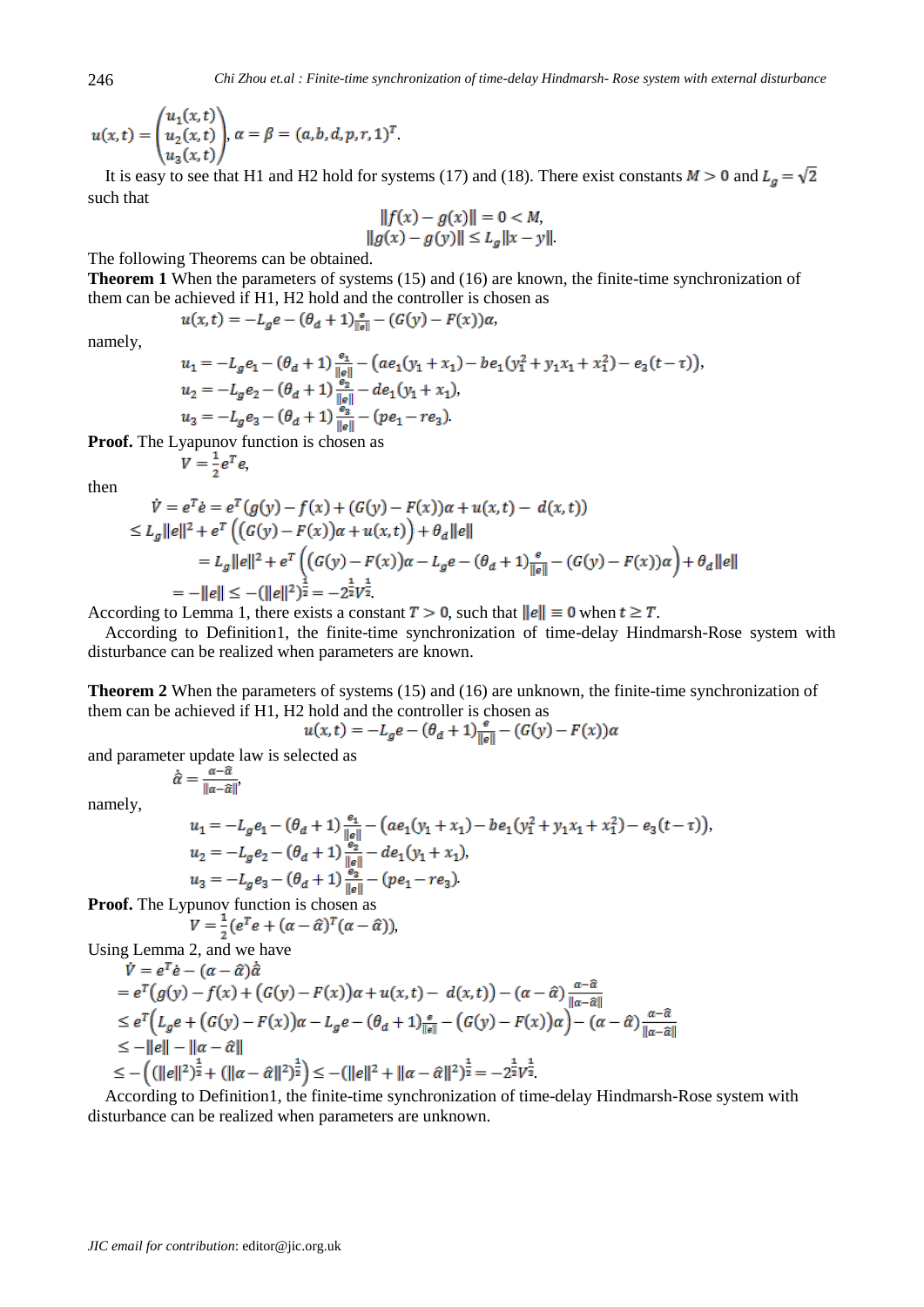

Fig. 3. Evolution of error of  $e = (e_1, e_2, e_3)^T$  when parameters are known.

#### **4. Numerical simulations**

In this section, numerical simulations are given to verify the effectiveness of the proposed scheme. In the simulations,  $d(x, t) = (0.02x_2 \sin t, 0.01x_3 \cos 2t, 0.1x_1 \sin 2t)^T$ . The parameters of HR system is taken as ,  $b = 1.0$ ,  $c = 1.0$ ,  $d = 5.0$ ,  $r = 0.006$ ,  $S = 4.0$ ,  $k = 1.6$  and  $I_{ext} = 3.1$ . The initial conditions of the master system and slave system are set as  $x_1(0) = 0.1$ ,  $x_2(0) = 0.9$ ,  $x_3(0) = 0.7$  and  $y_1(0) = 0.3$ ,  $y_2(0) = 0.5$ ,  $y_3(0) = 0.6$ , respectively. Fig.3 gives the evolution of error  $e = (e_1, e_2, e_3)^T$  when parameters are known. Fi.4 gives the curve of synchronization error  $e = (e_1, e_2, e_3)^T$  when parameters are unknown. From Fig.3 and Fig.4, it's obvious to see that the finite-time synchronization of time-delay HR system with disturbance can be achieved whether the parameters of the system are known or unknown.



Fi.4 Curve of synchronization error  $e = (e_1, e_2, e_3)^T$  when parameters are unknown.

## **5. Conclusion**

In this paper, according to Lyapunov stability theory, a scheme is proposed to realize the finite-time synchronization of time-delay Hindmars-Rose with disturbance in two cases. In one case, the parameters are known. In another case, the parameters are unknown. Numerical simulations show that the proposed method is effective and practicable.

#### **6. References**

- [1] H. H. Chen, G. J. Sheu, Y. L. Lin, et al. Chaos synchronization between two different chaotic systems via nonlinear feedback control, Nonlinear Anal-theor. 70(2009) 4393-4401.
- [2] T.C. Lin, T.Y. Lee, Chaos synchronization of uncertain fractional-order chaotic systems with time delay based on adaptive fuzzy sliding mode control, Fuzzy Systems, IEEE Transactions on 19(2011) 623-635.
- [3] D.M. Senejohnny, H. Delavari Active sliding observer scheme based fractional chaos synchronization, Commun.Nonlinear Sci.17(2012) 4373-4383.
- [4] J. Yang, F. Zhu, Synchronization for chaotic systems and chaos-based secure communications via both reduced-